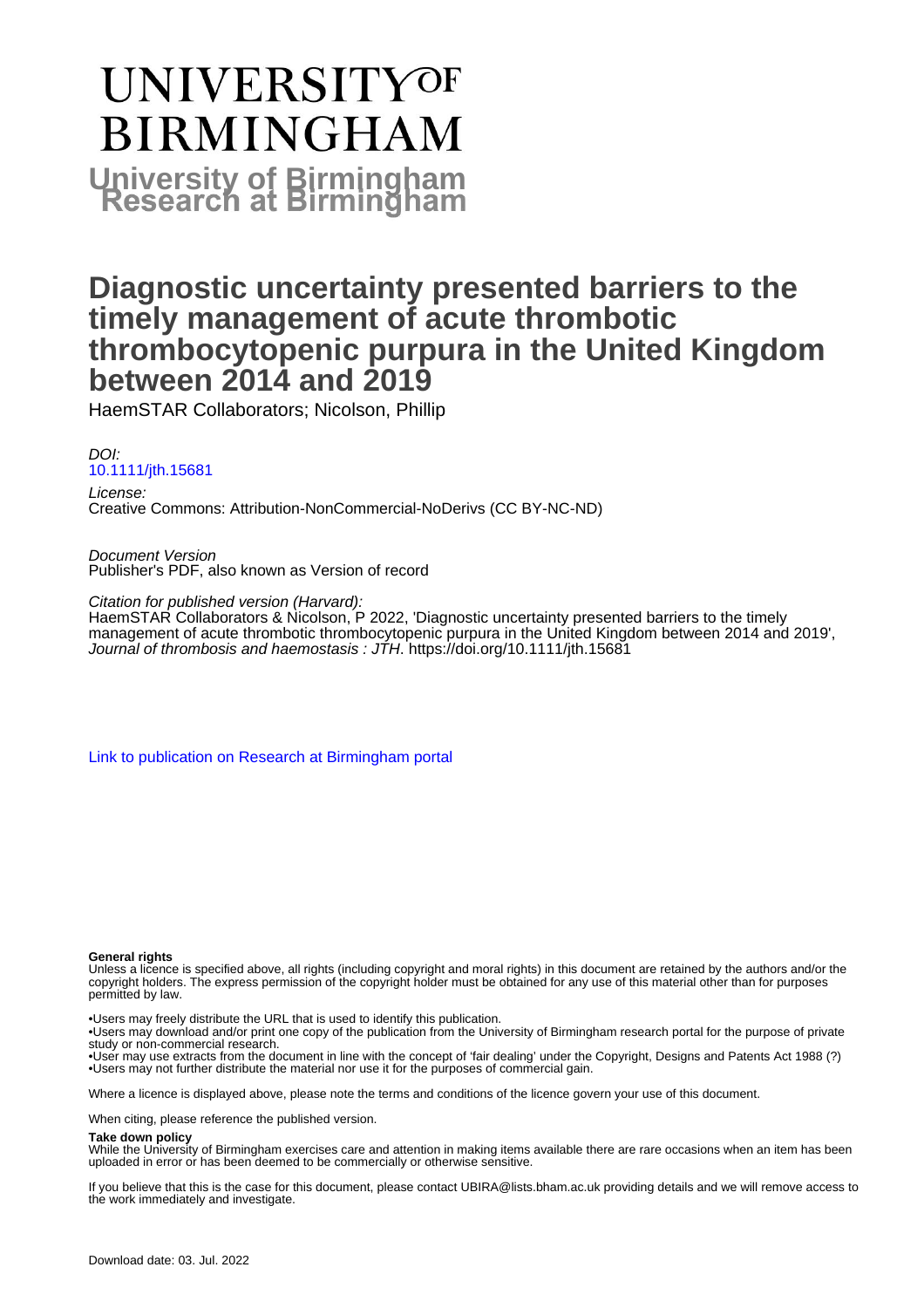DOI: 10.1111/jth.15681

#### **ORIGINAL ARTICLE**



# ith

## **Diagnostic uncertainty presented barriers to the timely management of acute thrombotic thrombocytopenic purpura in the United Kingdom between 2014 and 2019**

#### **The HaemSTAR Collaborators**

**Correspondence**

Tom Bull, West Suffolk Hospital NHS Foundation Trust, Bury St Edmunds, UK. Email: [t.p.bullncl@me.com](mailto:t.p.bullncl@me.com)

#### **Abstract**

**Background:** Acute thrombotic thrombocytopenic purpura (TTP) is a life-threatening emergency and plasma exchange (PEX) is the initial treatment shown to reduce acute mortality.

**Objectives:** To compare current practice in the United Kingdom (UK) against the standards set out in the 2012 British Society of Haematology guideline, and to better understand the issues affecting prompt initiation of PEX.

**Patients/Methods:** The trainee research network HaemSTAR conducted a retrospective nationwide review of adults presenting to UK hospitals with a first episode of acute TTP.

**Results:** Data on 148 patients treated at 80 UK hospitals between 2014 and 2019 demonstrated that 64.8% of patients received PEX within 24 h. Diagnostic uncertainty was the most commonly cited reason for delayed treatment. Conversely, a shorter time to PEX occurred in patients who had red cell fragments or severe thrombocytopenia identified on their first complete blood count. Availability of on-site PEX was associated with a greater proportion of patients receiving PEX within 8 h compared to patients transferred, but by 24 h there was no difference between the two groups and two-thirds of all patients had received their first PEX. The mortality rate for patients that received PEX was 9.2%, with 27.8% of deaths linked to delayed treatment initiation.

**Conclusions:** This is the first multi-center evaluation of treatment delays in acute TTP and it will inform targeted pathways to improve prompt access to life-saving intervention.

#### **KEYWORDS**

immune thrombotic thrombocytopenic purpura, plasma exchange, quality improvement, service evaluation, thrombocytopenia

The HaemSTAR Collaborators are listed in supporting information.

Manuscript handled by: David Lillicrap

Final decision: David Lillicrap, 16 February 2022

© 2022 International Society on Thrombosis and Haemostasis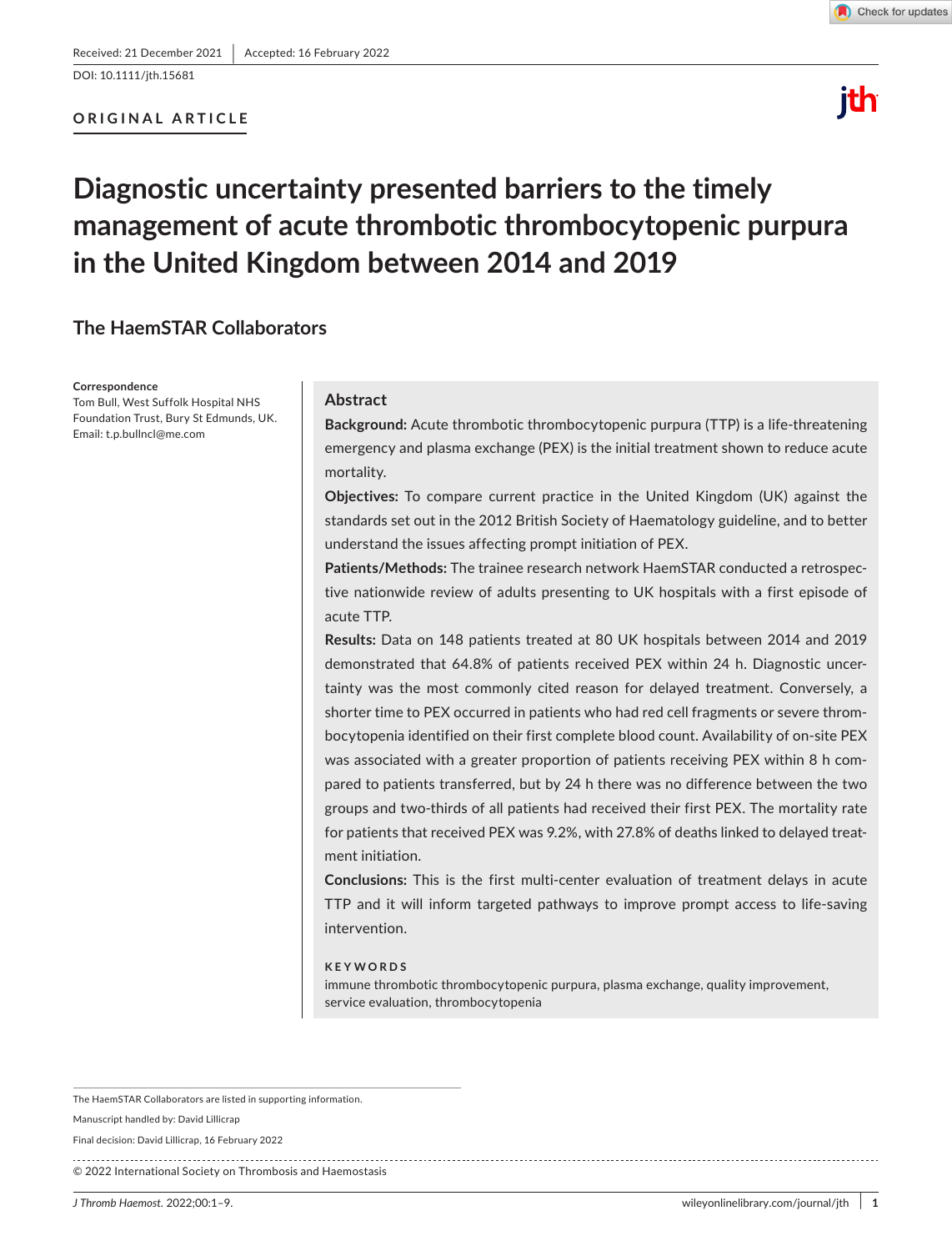

Thrombotic thrombocytopenic purpura (TTP) is a very rare, lifethreatening condition precipitated by an acquired (immune-mediated) or hereditary deficiency of A Disintigren And Metalloprotease with ThromboSponin-type 1 motif, member 13 (ADAMTS-13). TTP presents with a variable combination of fever, thrombocytopenia, microangiopathic hemolytic anemia, renal failure, neurological impairment, or other organ dysfunction. It is a recognized medical emergency and prompt diagnosis and initiation of therapy is imperative for survival. In cases of immune TTP, the introduction of plasma exchange (PEX) using fresh frozen plasma (FFP) in the 1990s transformed TTP from a near-universally fatal disease into one with survival rates approaching 80%. $^{\rm 1}$  In the UK plasma exchange for TTP is performed using FFP that has been solvent detergent treated (SD-FFP) to achieve viral inactivation, and this is sourced as the commercial product Octaplas. Both acquired and hereditary cases of TTP will receive urgent PEX at first presentation until the underlying cause is differentiated.

The addition of immunosuppression with steroids and rituximab further improved outcomes, but PEX remains the cornerstone of treatment shown to significantly impact acute mortality, and early treatment initiation is critical as up to 50% of TTP deaths occur within 24 h of presentation.<sup>2-4</sup> Caplacizumab, the monoclonal anti-Von Willebrand factor (VWF) nanobody, was approved for use combined with PEX for the treatment of acute TTP in the UK in December 2020. While it is acknowledged that some international centers are moving to the use of caplacizumab to the exclusion of PEX, this is not the current standard of care in the UK.

Prompt initiation of PEX faces many logistical challenges. The average UK National Health Service (NHS) Trust may diagnose only one case of TTP per year, presenting symptoms are often non-specific, and first point of contact is normally with non-hematologists in the primary or secondary care setting. Laboratory biomedical scientists and/or laboratory technicians are often the first to propose the diagnosis of TTP after identifying thrombocytopenia and red cell fragmentation on blood film examination. Confirmation of the diagnosis is made by uniting the patient's clinical presentation with the complete blood count and an ADAMTS-13 activity of <10 iu/ dl. ADAMTS-13 activity is a specialist hemostasis assay that is only available at tertiary centers, with a turnaround time of 4–6 h, and is usually only offered during regular working hours.

Once TTP is recognized, arrangements for PEX must be made. Approximately 40 hospitals offer this service in the UK, typically the larger tertiary centers, with a maximum travel time of around 2 h for patients requiring transfer to one of these sites (excluding rare circumstances such as island residents who may need air ambulance). Where a 24-h PEX service is not available either local ad hoc arrangements are made, or transfer to a tertiary center must be co-ordinated, which can be a complex and time-consuming task.

The recognized problems in acute TTP management have provoked recent proposals for a national service with appointed TTP specialist centers and provision for rapid hospital transfer.<sup>5</sup>

#### **ESSENTIALS**

- We review the causes for delays to plasma exchange for acute thrombotic thrombocytopenic purpura.
- The treatment of adults in the United Kingdom was compared to national standards.
- Of patients treated between 2014 and 2019, 64.8% received plasma exchange within 24 h.
- Diagnostic uncertainty caused delayed treatment. Education is required to improve performance.

There is currently no comprehensive record of treatment delays experienced by patients presenting with acute TTP in UK hospitals and these data would be valuable in the design of new or improved services. To understand issues affecting practice the trainee research network HaemSTAR conducted a retrospective nationwide audit of patients presenting to UK hospitals with TTP against British Society of Haematology (BSH) clinical guidelines.<sup>6</sup> HaemSTAR is a UK-wide network of clinical hematology registrars supported by the National Institute of Health Research (NIHR) non-malignant Clinical Research Network (CRN).7

#### **2**  | **METHODS**

#### **2.1**  | **Patients and data collection**

The study protocol is appended as supporting information. Study registration and identification of eligible patients occurred August to October 2019 followed by data collection and submission October to December 2019. Adults ≥18 years presenting to hospital between June 1, 2014 and June 1, 2019 with first episode acute TTP and ADAMTS-13 level <10 iu/dl were identified by local clinicians by crossreferencing clinical records with local and central laboratory databases of ADAMTS-13 results. Results of ADAMTS-13 inhibitor screens were not recorded and acquired versus hereditary cases were not differentiated. Anonymized data were submitted via a secure online server maintained by the Birmingham Centre for Observational and Prospective Studies (BiCOPS). Where patients were transferred between sites, data were linked by matching admission dates and times.

#### **2.2**  | **Primary objective and audit standards**

The primary objective was to assess the proportion of patients initiating therapeutic plasma exchange within 8 h of presentation— "Time to PEX" (defined below)-per BSH guidelines.<sup>6</sup> Secondary objectives included the evaluation of the remaining BSH recommendations as follows: the administration of steroids within 24 h, rituximab within 48 h in presence of central nervous system (CNS) and/or cardiac involvement, FFP transfusion in the event of delayed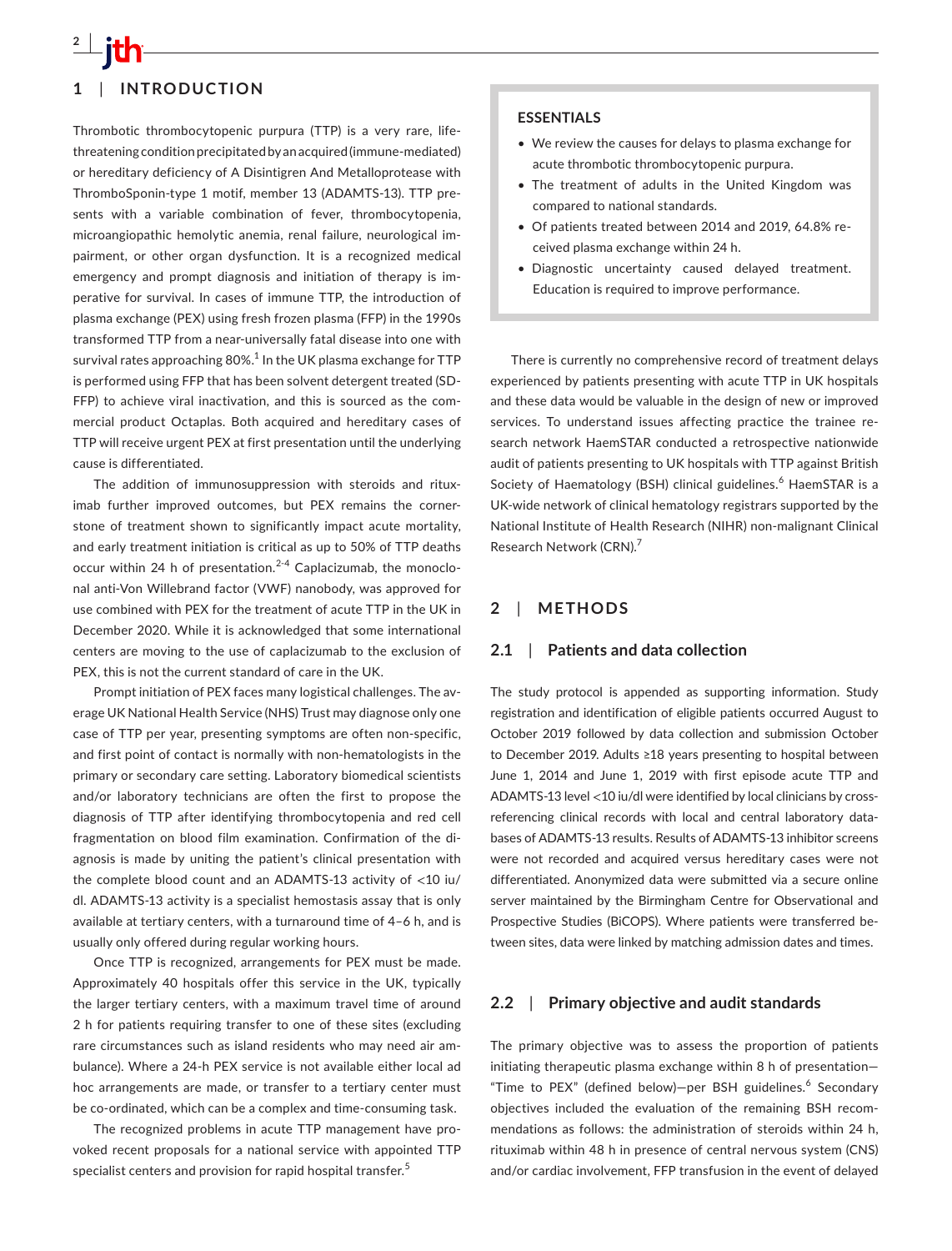PEX, and the avoidance of platelet transfusions in the absence of major hemorrhage.

#### **2.3**  | **Definition of "Time to PEX"**

The time from receipt of the first complete blood count (CBC) sample in the laboratory for this episode to the release of FFP from the blood bank for PEX was used as the surrogate definition of time from hospital presentation to initiation of PEX. These points were chosen as they represent consistent electronic time stamps comparable across multiple sites. However, the first CBC will not always represent the time that TTP was first considered as a diagnosis.

#### **2.4**  | **Additional objectives**

In addition to the BSH 8-h target, the proportion of patients initiating PEX within 24 h was also assessed as a key performance target on the basis that up to 50% of TTP deaths occur within 24 h of presentation. Common blood tests used to diagnose TTP were recorded to investigate whether equivocal or borderline results influenced rapidity of treatment. To evaluate the contributory factors for delay in patients starting PEX after more than 24 h clinicians were asked to review case notes, categorize the causes for delay, and rank the three most significant in each individual case. There was a subdivision of analysis of the results between 2014–2016 and 2017–2019. This was based on the initiation of a proposal for regional centers nationally in England at that time. The hypothesis was that the requirement for transfer to a treatment center would be a prominent factor in delays to treatment, so patients were grouped in three cohorts for data analysis: Those who received their whole treatment at a single center ("Single Center"), those who were transferred to a tertiary center for treatment following diagnosis ("Transferred"), and all patients ("All").

#### **2.5**  | **Data collection window**

The June 1, 2019 cut-off predates the introduction of caplacizumab into UK clinical practice. Caplacizumab is an anti-VWF nanobody used in addition to PEX and immunosuppression for the treatment of TTP and a recent phase III trial has shown benefit in reducing time to platelet count recovery and thereby reducing the number of exchanges and total days in hospital. $^8$  It is now standard of care in the management of TTP following confirmation of TTP by ADAMTS-13 analysis and may be the subject of future audit.

#### **2.6**  | **Statistics**

Results are reported as absolute numbers with percentages for binary states, and otherwise by median with interquartile range (IQR, from first to third quartile). The Mann-Whitney U test was used to assess significance of differences in time to PEX between patient subgroups. The Chi-square test was used to assess significance of difference between subgroups in meeting the 8- and 24-h targets for PEX initiation. The travel distance between hospitals sites was calculated using the shortest available road route identified by Google maps. Travel distance and time to PEX were analyzed using a Pearson's R correlation co-efficient. Multivariate analysis was performed by binomial logistic regression to assess variables associated with receiving PEX in the 8-h target. An alpha value of <0.05 was considered statistically significant. Analyses were performed in Microsoft Excel and SPSS Statistics 27 (IBM).

#### **2.7**  | **Ethics and governance**

Due to the rarity of TTP, particular attention was given to protecting patient confidentiality. The audit and data management plans were reviewed by the Birmingham Clinical Trials Unit, the Cancer Research UK Clinical Trials Unit, Information Governance at University Hospitals Birmingham NHS Foundation Trust, and the Caldicott Guardian at University Hospitals Plymouth NHS Trust. All were satisfied that the protocol is an audit and does not compromise patient anonymity. To ensure the perspective of patients was included we consulted the TTP Network, the largest UK charity for patients with TTP. The protocol was reviewed by charity members via a patient forum. Feedback from patients was supportive of the audit's aims and no concerns regarding patient anonymity were raised.

#### **3**  | **RESULTS**

Data on 251 patients treated at 80 UK hospitals sites were submitted and after data clearing 148 patient records were sufficiently complete for final analysis. The primary reason for patient exclusion was the inability to retrieve data from the patient's initial site of presentation (Figure 1).

#### **3.1**  | **Baseline patient characteristics**

Baseline patient characteristics were broadly similar between those treated at a single site and those requiring transfer, though transferred patients tended to be older (29.6% of transferred patients >60 years, vs. 18.0% of single-center patients; Table 1).

#### **3.2**  | **Performance against audit standards**

One hundred forty-two patients (95.9%) received PEX, and of these 38 (26.8%) did so within the recommended 8 h from first presentation to hospital (Figure 2), with a statistically significant difference between patients treated at a single center versus those transferred (43.5% vs. 13.8%, *P*=< .001; Table 2). By 24 h, there was no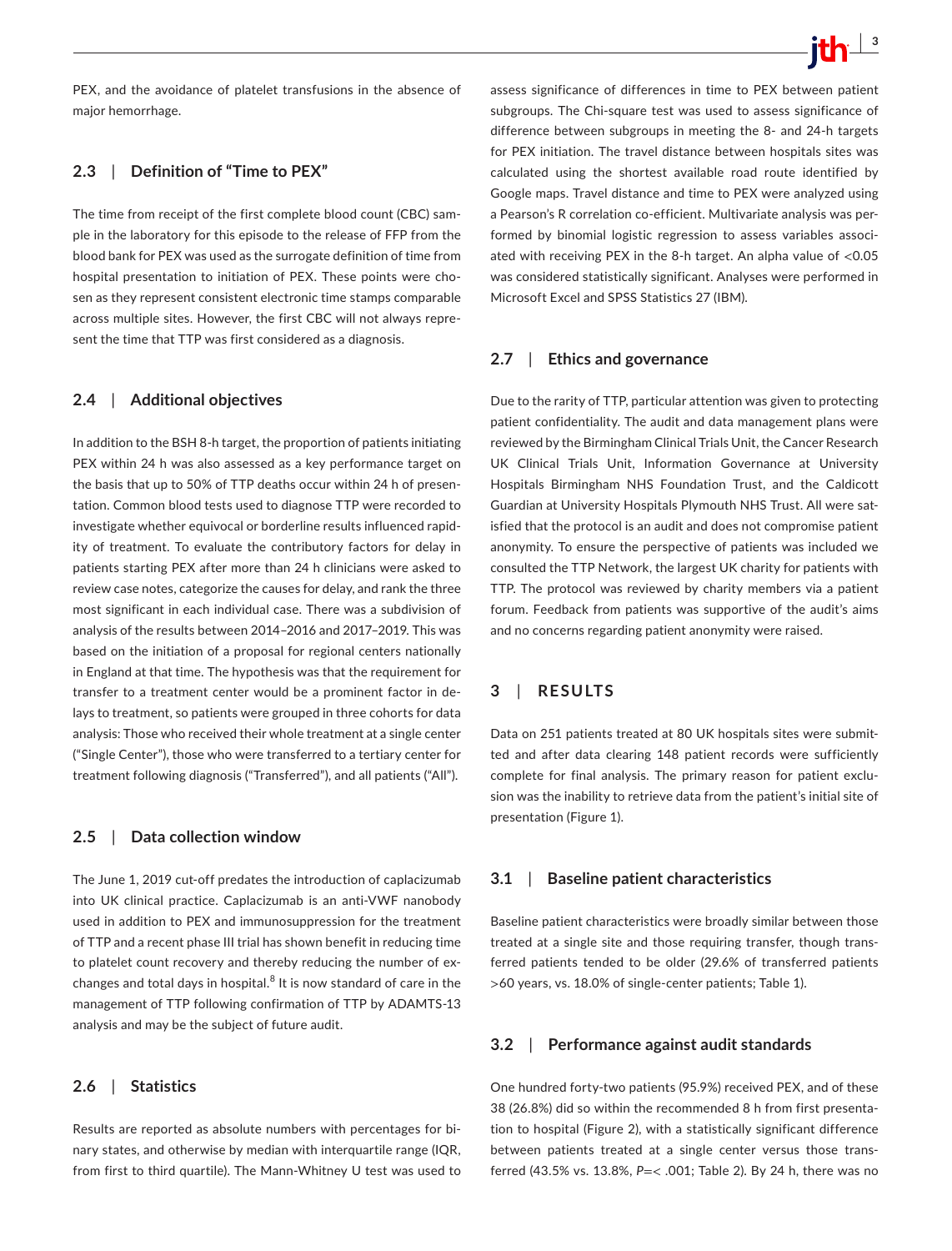

**TABLE 1** Patient characteristics

|                                                                              | Patients treated at a single site | Patients transferred to another<br>site for treatment | All patients |
|------------------------------------------------------------------------------|-----------------------------------|-------------------------------------------------------|--------------|
| Total no. of patients                                                        | 67                                | 81                                                    | 148          |
| $\geq$ 18 years - <40 years                                                  | 35 (52.2%)                        | 23 (28.4%)                                            | 58 (39.2%)   |
| $\geq$ 40 years - <50 years                                                  | 11 (16.4%)                        | 16 (19.8%)                                            | 27 (18.2%)   |
| $\geq$ 50 years - <60 years                                                  | 9(13.4%)                          | 18 (22.2%)                                            | 27 (18.2%)   |
| $\geq$ 60 years - <70 years                                                  | 4(6%)                             | 9(11.1%)                                              | 13 (8.8%)    |
| $\geq$ 70 years - <80 years                                                  | 4(6%)                             | 12 (14.8%)                                            | 16 (10.8%)   |
| $≥80$ years                                                                  | 4(6%)                             | 3(3.7%)                                               | 7(4.7%)      |
| No. pregnant                                                                 | 3(4.5%)                           | 3(3.7%)                                               | 6(4.1%)      |
| Laboratory values at presentation:                                           |                                   |                                                       |              |
| Platelet count, $\times 10^9$ /l, median (IQR)                               | $15(10-27.5)$                     | $11(7-22)$                                            | $13(8-24)$   |
| Hemoglobin, g/l, median (IQR)                                                | $92(83.5-108)$                    | 94 (76-110)                                           | 92 (80-110)  |
| Creatinine, µmol/l, median (IQR)                                             | 82 (69-108)                       | 101 (77-138)                                          | 92 (70-129)  |
| No. with schistocytes reported on first blood film:                          | 57 (85.1%)                        | 65 (80.2%)                                            | 122 (82.4%)  |
| No. with CNS signs or symptoms in first 48 h:                                | 28 (41.8%)                        | 51 (63%)                                              | 79 (53.4%)   |
| No. with troponin raised above ULN:                                          | 42 (62.7%)                        | 60 (74.1%)                                            | 102 (68.9%)  |
| Mortality at 30 days:                                                        | 12 (17.9%)                        | 6(7.4%)                                               | 18 (12.2%)   |
| Length of stay in days for patients surviving to<br>discharge, median (IQR): | $12(8-21)$                        | $15(10-25.5)$                                         | $14(9-22)$   |

Abbreviations: CNS, central nervous system; IQR, interquartile range; PEX, plasma exchange; ULN, upper limit of normal.

statistical difference between the two groups (69.4% vs. 61.3% had received PEX,  $P = .316$ ; Figure 3). Rates of timely administration of steroids (within 24 h, 69.8% single site vs. 61.5% transferred) and rituximab (within 48 h, 37.8% vs. 33.3%) were broadly similar. FFP was transfused in 5 of 16 patients (31.3%) whose PEX was delayed due to difficulty in arranging hospital transfer.

Twenty patients received platelet transfusion prior to PEX, with major bleeding identified as the indication for this in seven cases (35%). Where further details were available for the 13 patients transfused platelets in the absence of major bleeding the working diagnoses included acute sepsis (three cases), immune thrombocytopenia (two cases), coagulopathy of liver disease, and thrombocytopenia shortly following cardiothoracic surgery (one case each).

#### **3.3**  | **Variables affecting the time to plasma exchange**

The overall median time to PEX was 15 h (IQR 8–40.75). Univariate analysis identified on-site availability of PEX, age <60 years,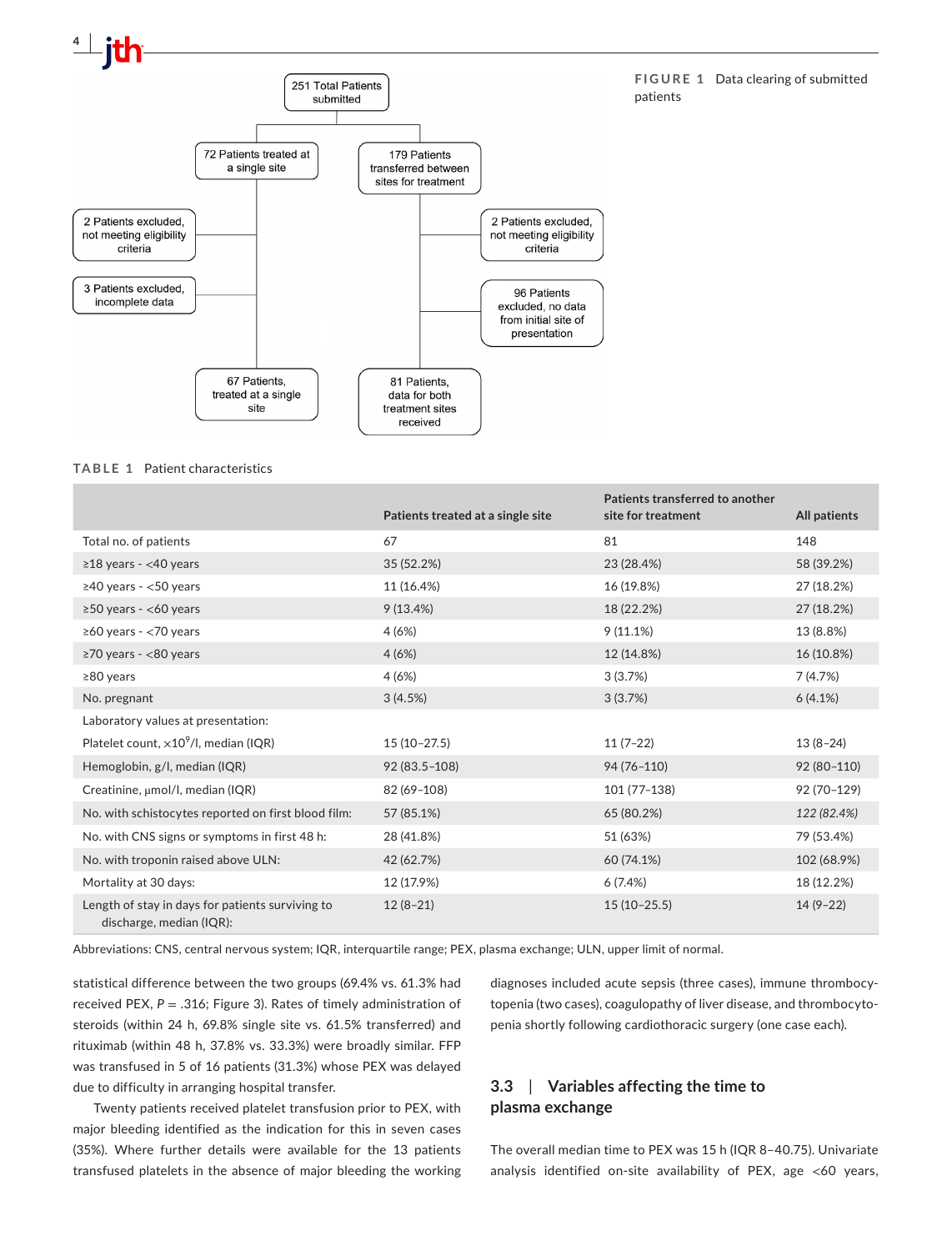

**FIGURE 2** Graph of UK performance between 2014 and 2019 in the emergent management of new acute thrombotic thrombocytopenic purpura, measured against British Society of Haemotology guidelines. CNS, central nervous system; FFP, fresh frozen plasma; PEX, plasma exchange

hemoglobin (Hb) <100 g/l, platelet count <30x10 $^{\circ}$ /l, the presence of fragments reported on first blood film, and admissions occurring after May 2017 to be statistically significant predictors for PEX initiation within 8 hrs (Table 2). Availability of on-site PEX was associated with significantly earlier treatment initiation with median time to PEX for those treated on site 10 hrs (IQR 4–41.75) versus 19.5 h (IQR 11-36.25) for patients transferred  $(P = .002;$  Figure 3). A blood film comment of red cell fragments significantly impacted time to treatment, this being 13.5 h (IQR 7–29) in cases in which fragments were reported versus 98 h (IQR 13–158) in the 24 cases in which fragments were not reported (Figure 3). The presence of a raised serum creatinine, raised troponin, or CNS abnormalities did not correlate with time to PEX. Patients requiring transfer by road had to travel a median of 22 miles (range 1–169, IQR 9.5–43.5) to reach an apheresis center. In patients treated within 24 h, travel distance between hospital sites did not correlate with time to PEX  $(R<sup>2</sup> = 0.058, P = .61)$ . Using the significant variables from univariate analysis, on-site availability of PEX (*P* < .001, odds ratio [OR] 4.77, 95% confidence interval [CI] 1.97–11.56) and admission occurring after 2017 (*P* = .043, OR 2.55, 95% CI 1.03–6.30) remained significant.

#### **3.4**  | **Clinical review of case notes**

Fifty patients (35.2%) received PEX more than 24 h after first CBC. Diagnostic uncertainty was the most frequently cited factor in the assessment of causes for delayed treatment (Table 3). Where patients were initially managed for an alternative diagnosis, this resulted from both clinical and laboratory findings (e.g., stroke in nine cases and immune thrombocytopenia in 16 cases). In other cases, the diagnosis of TTP was suspected but the level of suspicion was

considered low enough to wait for ADAMTS-13 levels before arranging hospital transfer (nine cases). Difficulty in arranging hospital transfer was most frequently attributed to bed availability and the need for consultant-to-consultant referrals (four cases each).

#### **3.5**  | **Patient outcomes**

The median length of stay for all patients surviving to hospital discharge was 14 days (IQR 9–22). Eighteen patients died, giving a 30 day mortality for all patients of 12.2% (9.2% for those that received PEX). Five patients who died did so after PEX was delayed for more than 24 h. In the three cases where further details were available, all were associated with delayed diagnosis of TTP due to another diagnosis being considered based on presenting clinical features (sepsis in two cases and acute stroke in the other). Six patients did not receive plasma exchange. Of these, five were considered too medically unstable for PEX and died within 10 days of presentation. Sixteen of the twenty patients who received platelet transfusions went on to receive plasma exchange and three of these patients died, giving a 30-day mortality rate of 18.7%. No additional clinical information is available to implicate platelet transfusion related complications as the cause of death.

#### **4**  | **DISCUSSION**

To our knowledge, worldwide this is the first multi-center record of time to treatment from initial presentation of acute TTP. Our findings show that 64.8% of patients presenting with a new diagnosis of acute TTP to UK hospitals between 2014 and 2019 started PEX within 24 h of first CBC and that an 8-h target is a challenging but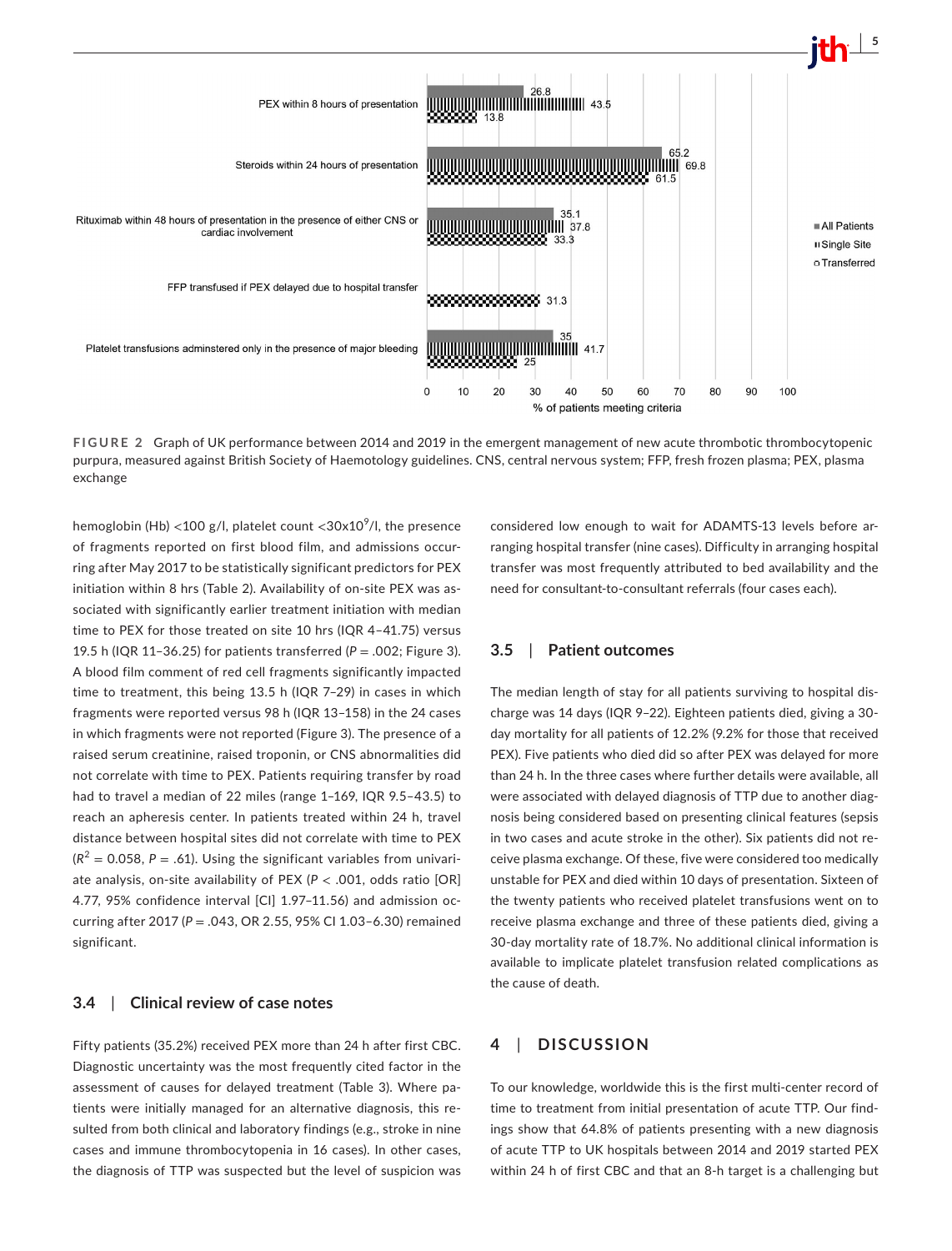**6 <sup>|</sup>** 

**TABLE 2** Univariate analysis of factors affecting time to PEX with accompanying graphical representation

| <b>Baseline characteristic</b>         | No. of<br>patients | Median time to<br>PEX, hours (IQR) | $\boldsymbol{p}$ | % PEX within<br>8h |        | % PEX within<br>24h | $\boldsymbol{p}$ |
|----------------------------------------|--------------------|------------------------------------|------------------|--------------------|--------|---------------------|------------------|
| All patients receiving PEX             | 142                | $15(8-40.75)$                      |                  | 26.8               |        | 64.8                |                  |
| Site of PEX                            |                    |                                    |                  |                    |        |                     |                  |
| Single center                          | 62                 | $10(4-41.75)$                      | .002             | 43.5               | < .001 | 69.4                | .316             |
| <b>Transferred</b>                     | 80                 | $19.5(11-36.25)$                   |                  | 13.8               |        | 61.3                |                  |
| Age, years                             |                    |                                    |                  |                    |        |                     |                  |
| <60                                    | 109                | $13(7-27)$                         | .004             | 31.2               | .030   | 72.5                | < .001           |
| $\geq 60$                              | 33                 | $34(11-63)$                        |                  | 12.1               |        | 39.4                |                  |
| Hemoglobin                             |                    |                                    |                  |                    |        |                     |                  |
| $<$ 100 g/l                            | 88                 | $11(6.75 - 21.25)$                 | < .001           | 34.1               | .018   | 78.4                | < .001           |
| $\geq$ 100 g/l                         | 54                 | $31(13-113.75)$                    |                  | 14.8               |        | 42.6                |                  |
| Platelets                              |                    |                                    |                  |                    |        |                     |                  |
| $<$ 30 $\times$ 10e9/l                 | 114                | $13(7-25)$                         | < .001           | 29.8               | .096   | 73.7                | < .001           |
| $\geq 30 \times 10e9$ /l               | 28                 | 72 (20-183.75)                     |                  | 14.3               |        | 28.6                |                  |
| Fragments reported on first blood film |                    |                                    |                  |                    |        |                     |                  |
| Yes                                    | 118                | $13.5(7-29)$                       | .001             | 29.7               | .083   | 71.2                | < .001           |
| No                                     | 24                 | 98 (13-158)                        |                  | 12.5               |        | 33.3                |                  |
| Raised creatinine                      |                    |                                    |                  |                    |        |                     |                  |
| Yes                                    | 44                 | $15.5(10-32)$                      | .904             | 22.7               | .467   | 68.2                | 0.322            |
| <b>No</b>                              | 98                 | $15(7-41.75)$                      |                  | 28.6               |        | 63.3                |                  |
| Raised troponin                        |                    |                                    |                  |                    |        |                     |                  |
| Yes                                    | 101                | $14(9-40)$                         | 1.000            | 24.8               | .396   | 65.3                | .827             |
| No                                     | 41                 | $19(5-41)$                         |                  | 31.7               |        | 63.4                |                  |
| CNS symptoms                           |                    |                                    |                  |                    |        |                     |                  |
| Yes                                    | 78                 | 16 (9.25-30.75)                    | .700             | 21.8               | .140   | 65.4                | .870             |
| <b>No</b>                              | 64                 | $14(5 - 78.5)$                     |                  | 32.8               |        | 64.1                |                  |
| Admission after May 2017               |                    |                                    |                  |                    |        |                     |                  |
| Yes                                    | 81                 | $12(6-34)$                         | .054             | 34.6               | .015   | 66.7                | .589             |
| No                                     | 61                 | $19(11-63)$                        |                  | 16.4               |        | 62.3                |                  |

*Note:* Raised Creatinine / Troponin = value above upper limit of normal for local laboratory. Definition of CNS symptoms was at clinicians' discretion. Abbreviations: CNS, central nervous system; IQR, interquartile range; PEX, plasma exchange.

achievable standard being met in 28.6% of cases. Performance improved, with an increased proportion of patients meeting the 8-h target in the second half of our study window compared to the first. Early use of steroids and rituximab correlated with earlier use of PEX indicating that where timely diagnosis was made there was good compliance with guidelines.

Diagnostic uncertainty was cited as a cause of a delay in diagnosis and subsequently referral for treatment in 78% of reviewed cases, proving far more common than difficulty transferring patients between sites. In addition, while diagnostic uncertainty was identified in the majority of patients in both groups, it was more frequent in transferred patients (73% vs. 58% single center), which may indicate less awareness of TTP at hospitals without an apheresis service.

Older patients (>60 years), those with higher platelet counts (>30  $\times$  10<sup>9</sup>/l), higher Hb (>100 g/l), and absence of red cell fragments on film report were more likely to experience prolonged time to initiation of PEX. That 22% of patients initiated PEX over 48 h from admission indicates the issue is relatively common. Given the number of deaths occurring in this group, and the prevalence of diagnostic uncertainty as a cause of delayed treatment, we suggest initiatives to increase early diagnosis should be prioritized.

Targeted education could be used to raise awareness of this rare disease and we would suggest emergency and acute medicine health-care professionals as those most likely to be the first to encounter a new diagnosis of TTP. A strength of the HaemSTAR network is that data were submitted by a hematolgoy trainee at each of the participating sites and they are well placed to present their local findings at departmental meetings to which the target audience can be invited. Word can also be spread nationally; abstracts will be submitted to acute medicine meetings to spread the word outside of our specialty bubble.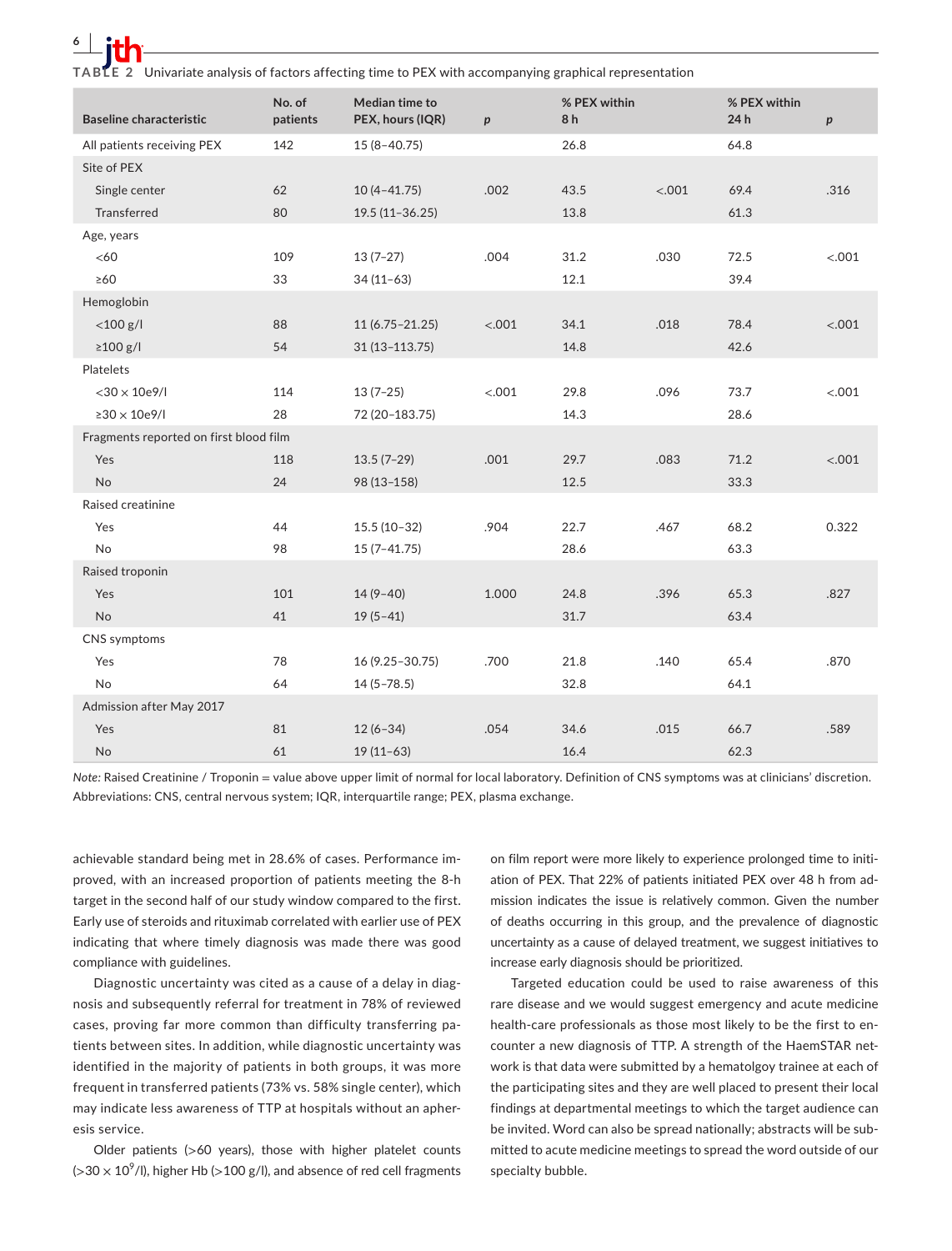

**FIGURE 3** Graphical representation of univariate analysis showing percentage of patients commencing plasma exchange against time from first full blood count. A, Single site versus transferred patients. B, Red cell fragments reported on first blood film versus not reported

A change in laboratory practice to increase provision of ADAMTS-13 testing by enabling out-of-hours testing and having access to it across a greater number of sites may reduce turnaround times and thereby accommodate a lower threshold of suspicion to instigate testing. This may identify atypical presentations more rapidly but can only be effective in the setting of an educated clinical team alert to the need for testing.

The establishment of commissioned UK TTP centers will allow for centralization of care, which has the potential to allow for more specialized care alongside improved audit and clinical governance processes. It could be further strengthened by offering outreach support to referring centers in making prompt diagnoses.

The impact of any such interventions described above will need to be assessed through re-audit and we have made the full audit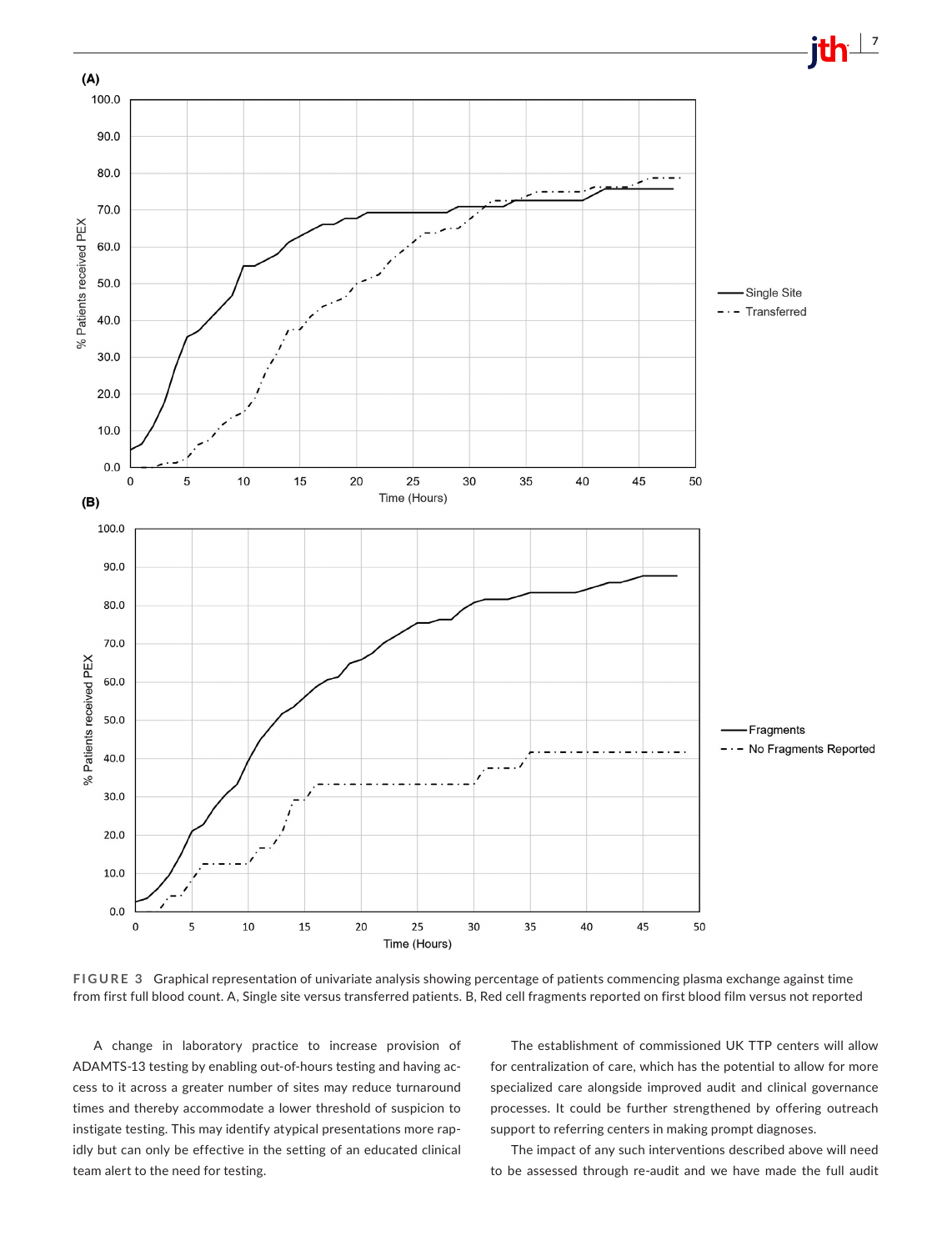**8 <sup>|</sup>** 

received PEX after more than 24 h

| Reason given for treatment delay                    | Single center | <b>Transfer</b> |
|-----------------------------------------------------|---------------|-----------------|
| Delayed or uncertain Diagnosis                      | 36            | 59              |
| Difficulty co-ordinating hospital<br>transfer       |               | 16              |
| Waited for ADAMTS-13 before<br>transferring patient |               | 9               |
| Central line insertion                              | 5             | $\mathfrak{D}$  |
| Coordinating PEX service                            | 4             | 1               |
| ∩ther                                               | 15            |                 |

Abbreviations: ADAMTS-13, A Disintigren And Metalloprotease with ThromboSponin-type 1 motif, member 13; PEX, plasma exchange.

protocol available in the supporting information to facilitate this process for any center or group that choose to pursue this.

A 2021 paper retrospectively studied the treatment of 1096 adults, under the age of 60, treated for TTP in US hospitals between 2004 and 2015.<sup>4</sup> The investigators found that 28.8% of patients received PEX before their second day in the intensive care unit (ICU), median length of stay was 11 (7–20) days, and hospital mortality was 7.6%. A direct comparison with our UK data is not possible due to differences in the study window (2004–2015 vs. 2014–2019), patient population (age <60 treated in ICU vs. all adults), and definition of time to PEX ("before the second day of ICU admission" vs. as described above).

A recent French study reporting real-world outcomes for patients receiving caplacizumab included comparison with an historical cohort of 180 patients treated with PEX, steroids, and rituximab between 2015 and 2018. $^9$  The authors report median length of stay and mortality for the historical cohort and the data are comparable with our findings (median length of stay 14 vs. 22 days and mortality 9.2% vs. 6.7%, for UK versus French data, respectively). These similarities support the reliability of our data and suggest UK and French practice is similar.

The patients requiring transfer to a tertiary site tended to be older than those presenting directly to a treatment center. This difference may reflect the demographic differences between rural and urban areas.10

This study has limitations inherent to its retrospective design and reliance on the accuracy of local clinician reporting. Published guidelines define time to PEX as starting from the point of consideration of a diagnosis of TTP. The choice of time of first complete blood count and time of FFP release from blood bank does not capture delayed sampling of patients, failure to collect FFP from blood bank in a timely manner, or register the time when TTP diagnosis was first considered. The authors recognize that the latter is difficult to retrospectively define. Importantly, however, they are objective, electronically recorded times that deliver a generalizable definition across multiple sites. It seems plausible that the 8-h target would have been met in a higher proportion of the reviewed patients if it were possible to reliably mark the time of first consideration of a diagnosis of TTP.

It was not possible to access records for half of the transferred patients identified by clinicians at tertiary sites. The missing records were largely for patients initially treated at hospitals without hematology trainee representation or with otherwise limited hematology services. We therefore cannot comment on whether the performance data we present for transferred patients are generalizable to this unassessed cohort.

Our data did not differentiate acquired from hereditary cases of TTP, with the latter not expected to require PEX where simple top-up transfusion of FFP will suffice to replace absent ADAMTS-13. As this study examines only first episodes of TTP, it seems reasonable to include the whole patient cohort in our analysis as in the UK all patients will initial receive treatment on the presumption of an immune-mediated process.

Other potential factors that were not assessed in this study design may have influenced time to PEX. Examples include the need for urgent neurological imaging, availability of suitably matched FFP, and the availability of equipment and staff to perform any of the steps along the treatment pathway.

In addition, this study exemplifies, for the second time,  $11$  the ability of the HaemSTAR network to mobilize trainee researchers across the nation and deliver projects on a scale that would be otherwise unachievable on the available budget.

In conclusion, most UK patients presenting with a new diagnosis of acute TTP receive prompt life-saving treatment. Initiatives that increase early diagnosis are likely to yield the greatest gains and should be prioritized.

#### **ACKNOWLEDGMENTS**

Sanofi provided a grant to support the running of this project but had no input on project or abstract design.

#### **CONFLICTS OF INTEREST**

TB has no conflicts of interest to declare. RM has received research funding and honorarium from Sanofi. AD has no conflicts of interest to declare. PLRN has received research grants from Novartis, Principia, and Rigel Pharmaceuticals, as well as honoraria from Bayer, Grifols, and Takeda. RS has no conflicts of interest to declare. AL has no conflicts of interest to declare. ZS has received honoraria from the British Journal of Cardiology. DT has been on advisory boards for Immunovant, Roche, Abbvie, and Novartis; as well as received honoraria for conferences from Amgen and Takeda. MS has received speaker's fees and advisory boards for Sanofi, Takeda, Octapharma, Novartis, Alexion.

#### **AUTHOR CONTRIBUTIONS**

Tom Bull analyzed the data and wrote the manuscript. Rory McCulloch conceived the study and analyzed the data. Andrew Doyle analyzed data. Rory McCulloch, Phillip L. R. Nicolson, Rebecca J. Shaw, Alex Langridge, Tom Bull, Zara Sayar, David Tucker, Michala Pettitt, Rita Perry, and Marie Scully form the study management committee and designed the study. Michala Pettitt and Rita Perry also co-ordinated data collection and generated data queries. Rory McCulloch, Phillip